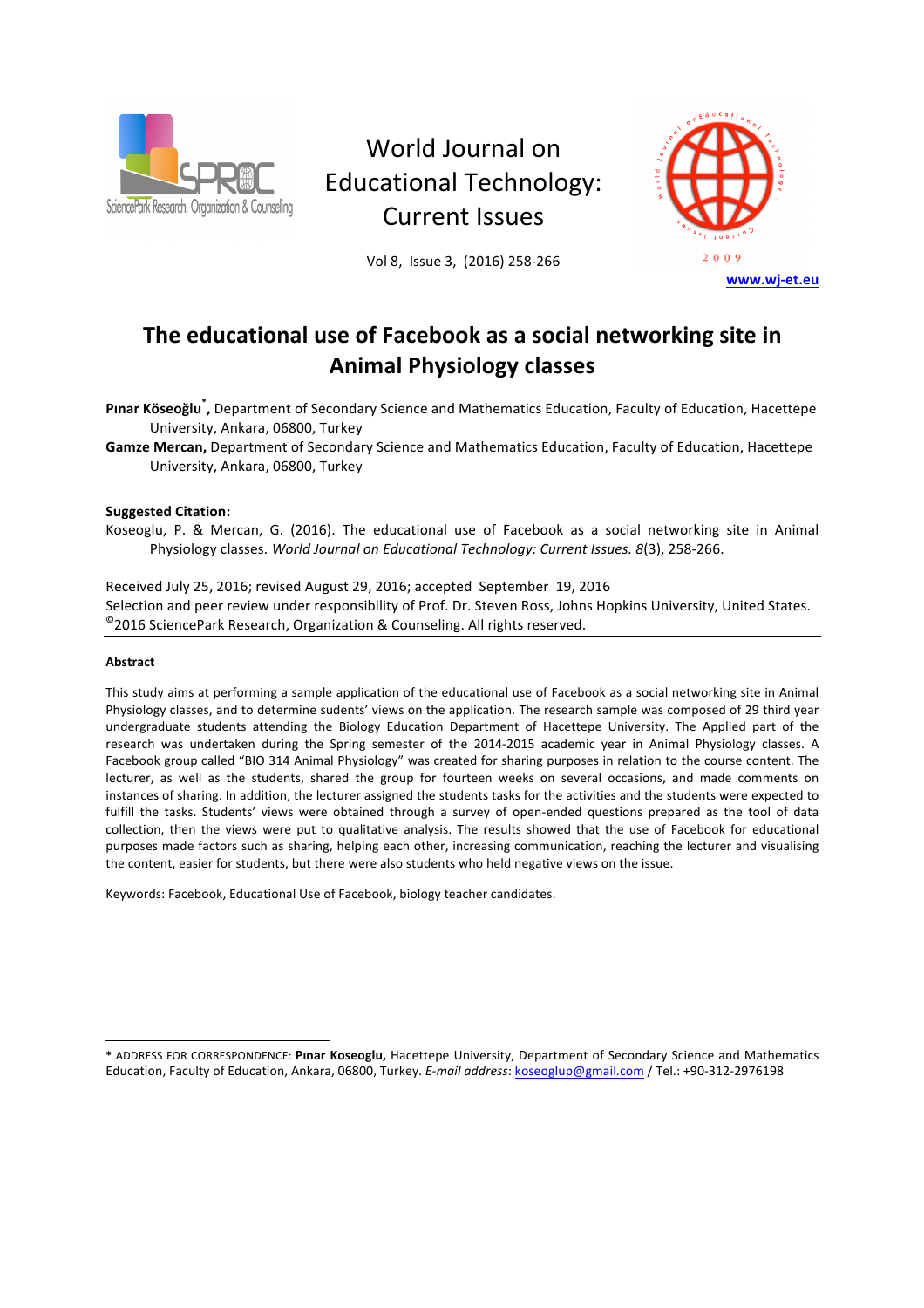# **1. Introduction**

The changes that occurred with the development of information and communication technology have created a development including the people's social life and communication. That continuous development directly affects the use of technology (Coklar, 2010). As is commonly known, the number of internet users, and the length of time they spend on the internet, has rapidly increased both in our country and all over the world. In parallel to the increased use of the internet, social networking sites that enable users to create their own content are also becoming widespread (Amichai-Hamburger & Vinitzky, 2010). 

An examination of the literature on social networking sites shows that there are various descriptions concerning the issue. Some examples include the following: social interaction network (Cetin, 2009); unofficial, independent learning environment (Stevenson & Liu, 2010); an environment of advertisement and public relations (Onat & Alikilic, 2008); an online community of people (Buss & Strauss, 2009); an environment of marketing and the reformist phenomenon of the internet (Akar, 2010). 

Social networking sites are sites that enable people to create their profile, either fully or partially open to the public in a recorded system, to share a link, to display a list of other users and see the list of relationships between people in the system, and to enable online communities to share their likes, activities, messages, e-mails, videos of discussion groups, conversations and files. Social networking sites bring together people who have things in common, enabling them to communicate and exchange information in their groups (Boyd & Ellison, 2007).

The properties of social networking sites can be listed as in the following:

- Social networking sites are participatory; each internet user is a source of news and information.
- Social networking sites are transparent, and what information is produced and shared, and by whom, can be seen.
- Social networking sites are accessible, and everybody with an internet connection can easily follow what happens on social networking sites.
- Social networking sites are also a channel of communication; users can communicate with each other.

Thanks to social networking sites, which have risen rapidly in recent years, people can express themselves, escape stress by having fun, and can come together in accordance with shared purposes and opinions. One such site, which has risen rapidly and which has an extensive number of members, is facebook.com (Kobak & Bicer, 2008). The software was first developed in 2004 by Mark Zuckerberg (a student of computer sciences at Harvard University), for use between students on the campus, is today one of the most well-known and most commonly used networking sites in the world (Lim, 2010). Facebook is an online social networking software which enables its users to communicate and interact in networks they create as communities, which are open to groups, or to everyone, according to the levels of permission, and to share information with other users (Gonzales & Vodicka, 2010).

Facebook is derived from "paper facebooks" (Wikipedia, 2012). The term is the name of a form that students, teachers and other staff in universities and schools in the United States complete. Zuckerberg finished encoding Facebook and opened it to Harvard students only in 2004, but its fame spread into other universities, high schools and companies in Boston within a very short time. Due to the great interest in Facebook, Zuckerberg decided to extend the application beyond Harvard. He announced in 2006 that everybody with a valid e-mail address could register on Facebook, which had an age limitation of 13 and above. Facebook, which is free for users, obtains its income from banner and sponsor links and from advertisements (Demirer, 2010).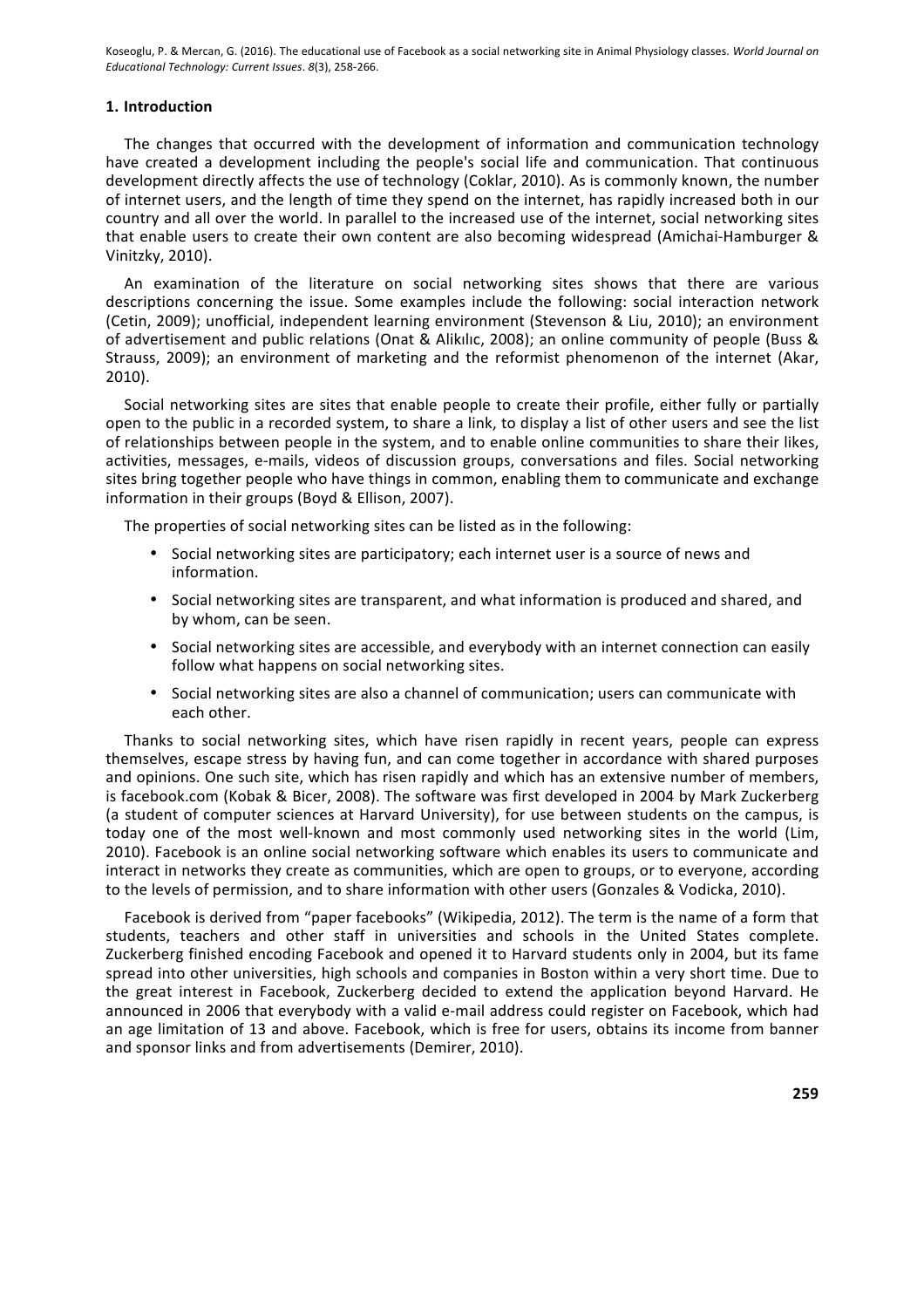The fact that the users of social networking sites are mostly young people and students, and that these sites offer rich content makes us think that they can also be used for educational purposes. The fact that students of any age use social networking sites, and that those sites occupy an important place in students' lives has aroused the interest of some educators (Selwyn, 2007).

McLoughlin and Lee (2007) list the educational benefits that social networking sites can offer as:

- Social support and connectivity,
- Cooperative information, discovery and sharing,
- Content formation,
- Information and content modification.

Muijs et al. (2010), on the other hand, describe the educational benefits of social networking sites as: 

- Developing schools,
- Increasing opportunities (cooperating with other schools),
- Sharing sources.

Social networking sites facilitate students' interaction with the teacher and the content in educational environments due to the properties those sites have. They also support students' use and development of research, inquiry and problem-solving skills.

For instance, while Facebook ensures student-student interaction in the form of web-based communication, it also enables teachers to communicate with their students in relation to assignments, activities and sharing resources. Facebook also enables students to cooperate with other students for such purposes as asking questions and cooperating in assignments and group projects.

There are several reasons why Facebook is preferred so much. These reasons include the following: It provides users with a rich variety of multimedia; it facilitates connecting to other sites and sharing; it offers choices such as groups, activities and applications; it is possible to communicate to chat online or offline with other communities; it has a platform supporting mobile devices so that games work, there are visuals, and the Turkish language is also available (Karademir & Alper, 2011). What makes Facebook different from other social networking sites is its application attachment. It is said that there are more than 7,000 applications on Facebook that are created by the site itself and by users. The applications are small pieces of software, most of which were prepared by software developers apart from Facebook and which have certain functions. This property of Facebook causes users to spend more time on the site (Kobak & Bicer, 2008).

Using Facebook in higher education, which is popular among university students because it is used by many people and it is free, becomes a need to be met in certain cases. Since Facebook is generally used by young people and university students, many researchers began to teach their lessons on Facebook in order to reduce the effects on students of time wasted on Facebook. The reason for this is that the software supports cooperative learning with an increase in student-content, student-student and student-teacher interaction (Kalafat & Goktas, 2011). Due to such networks, interpersonal interactions take on a new dimension (Yu et al., 2012).

Students' views obtained in research concerning the use of Facebook in education demonstrate that Facebook offers advantages in students' adaptation to the university environment; improves their communication with other students (Madge, Meek, Wellens & Hooley, 2009); supports students to present their own views; and to use and improve their inquiry and problem solving skills. It also assures students' active participation (Gulbahar, Kalelioglu & Madran, 2010) in that people around also use this network and they can ask questions, and using the network does not require much prior knowledge; it enables the revision process due to the fact that it is open to peer teaching; and it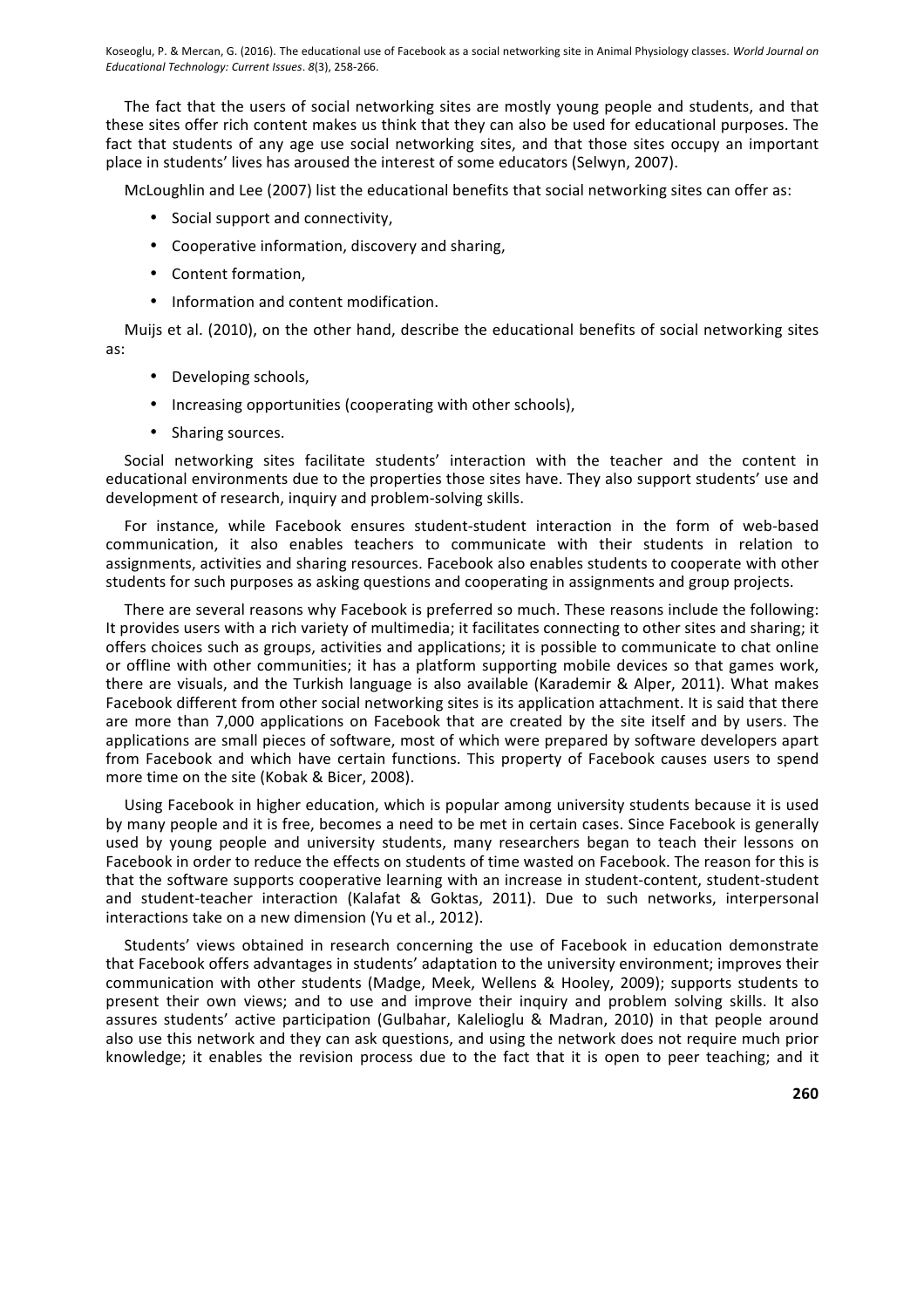supports students through educational games and multimedia in that what is shared is not deleted (Kalafat & Goktas, 2011). In addition, perhaps the most important benefit of using Facebook in educational settings, and its potential benefit, is its effect on raising students' motivation (Lam, 2012; Llorens & Capdeferro, 2011; Coklar, 2012). Moreover, it also results in an increase in students' interest in the course (Coklar, 2012; Malita, 2011).

Using social networking sites in teaching and learning activities is considered important. An examination of the research concerning the educational use of social networking sites in Turkey and across the world, shows that most research centres around Facebook. Some of the research can be listed as the following: Ajjan and Harsthone (2008), for instance, point out that social networking sites improve learning, assure school-student and student-student communication and interaction, reduce students' anxiety about courses and raise their satisfaction, improve their reading and writing skills, and that those sites are vehicles that are easy to use and easy to integrate into classes. In the same way, Munoz and Towner (2009) state that pictures, videos and messages suitable to course subjects, assignments and applications can be used for educational purposes on Facebook. In addition, Heather Rogers at Haverback Towson University used a Facebook group created under the name of "the Girls of 324 Reading Methods Group" to meet teacher candidates in reading classes (Gulbahar, Kalelioglu & Madran, 2010). The group functioned as a platform where group assignments were discussed, questions were asked, information was sent, and opinions supported.

Some studies, though small in number, are available in Turkey regarding the educational use of social networking sites. However, those studies are, in general, theoretical, and in the form of reviews. Of them, Mazman and Usluer (2009) developed a recommended model for the educational use of social networking sites. The researchers used social factors, ease of use, perceived benefits and innovativeness as the fundamental structure; and image, subjective norms, facilitating factors and community identity as the determiners of the structures. A study conducted by Cavdar, Yigit and Alev (2010) aimed to raise teacher candidates' awareness of social networking sites. In the research, which was performed with 108 teacher candidates, the teacher candidates were directed to various social networking sites during the classes, and their learning outcomes were asked in an open-ended question at the end of the process. Keles and Demirel (2011) performed a sample application in relation to the educational use of Facebook with undergraduate students, and they analysed the application process in terms of students' interactions with each other, with the lecturer, and with the course content.

A close examination of the relevant literature makes it clear that there is an insufficient number of studies on the use of Facebook in biology education. Therefore, this study is thought to serve as an example to practitioners and researchers in terms of a course on Animal Physiology.

This study aims to perform a sample application for the educational use of Facebook as a social networking site in Animal Physiology classes, and to obtain students' views on the issue.

#### **2. Method**

This study employs a phenomenology research design in the framework of a qualitative research approach. The data obtained were analysed through a content analysis technique. A phenomenology design focuses on phenomena that we are aware of, but we do not have in-depth and detailed knowledge. Phenomenology forms the basis for studies aiming to research phenomena that are not completely unfamiliar to us, and which we cannot fully make sense of (Yildirim & Simsek, 2008).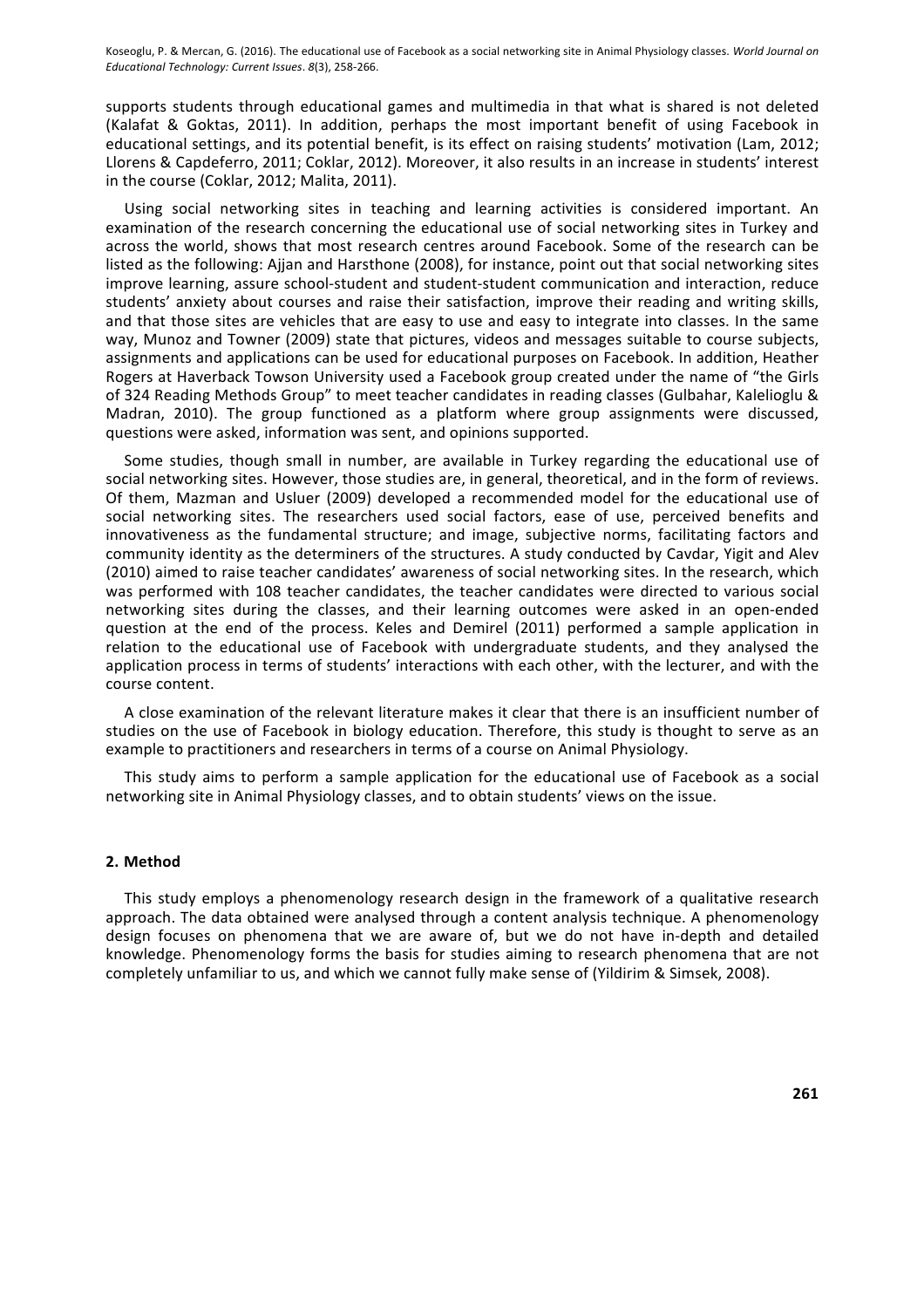#### *2.1. Participants*

The research sample was composed of 29 third year students attending the Biology Education Department of Hacettepe University.

# *2.2. Data collection tools*

The application part of the research was performed in the Spring semester of the 2014-2015 academic year in classes in Animal Physiology. A Facebook group called "BIO 314 Animal Physiology" was created for sharing within the scope of the course. The course lecturer was the administrator in the Facebook group; it was a closed group. The lecturer, as well as the students, shared the group for fourteen weeks on several occasions, and made comments on instances of sharing

Students' views were obtained by using the open-ended question "what are your views of the **effectiveness of the use of a Facebook group in classes?"** as the tool of data collection. The data obtained were then put to content analysis (one of qualitative analysis techniques), then encoded. The encoded data were assessed in different conceptual categories and the results were interpreted.

### **3. Findings**

Students' views are tabulated in different conceptual categories. The results of the analysis, as well as the interpretations, are presented below.

| What are your views of the effectiveness of the use of a Facebook group in | <b>Frequencies</b> | Percentages |
|----------------------------------------------------------------------------|--------------------|-------------|
| classes?                                                                   |                    |             |
| Contributing to learning.                                                  | 25                 | 37.91       |
| Its use in classes was very effective and instructive.                     | 6                  | 9.09        |
| We have learnt new things, and it was nice.                                | 4                  | 6.06        |
| It is useful in understanding the information and commenting upon it.      | 4                  | 6.06        |
| It enables us to keep up to date when current events are shared.           | 2                  | 3.03        |
| I have had the opportunity to follow current scientific events closely.    | 2                  | 3.03        |
| My tendency to research developed more.                                    | 2                  | 3.03        |
| I was informed of diseases I had never heard of before.                    | 1                  | 1.52        |
| I learnt a term every day and became informed of systems.                  | 1                  | 1.52        |
| It assured permanence in learning.                                         | 1                  | 1.52        |
| It helped reinforcement in some topics.                                    | 1                  | 1.52        |
| It was quite suitable for use in classes.                                  | $\mathbf{1}$       | 1.52        |
| Positive effects.                                                          | 11                 | 16.7        |
| Definitely, there are not disadvantages.                                   | 2                  | 3.03        |
| I believe it is quite effective.                                           | 3                  | 4.55        |
| Considering today's conditions, the application was nice.                  | 1                  | 1.52        |
| Our perspective rose thanks to the activity.                               | 1                  | 1.52        |
| Its use in classes was quite effective in terms of general knowledge.      | 1                  | 1.52        |
| It assured the continuity of the class on Facebook.                        | 1                  | 1.52        |
| I shared what I had learnt with people around me.                          | 1                  | 1,52        |

Table1. Students' Views on the Effectiveness of the Use of Facebook in Physiology Classes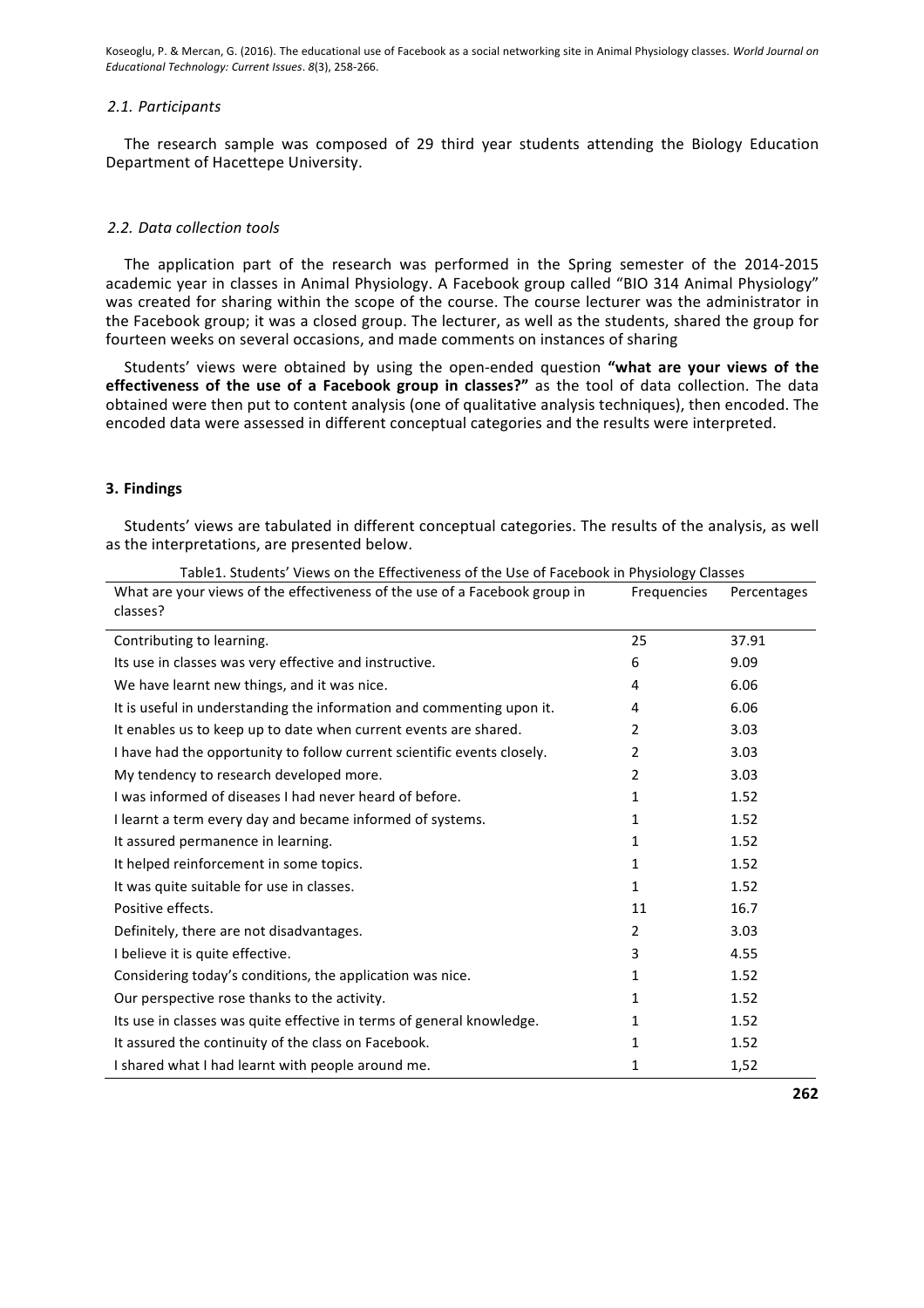| This activity has a lot of advantages for anyone having an account.              | $\mathbf{1}$   | 1.52   |
|----------------------------------------------------------------------------------|----------------|--------|
| Negative effects.                                                                | 18             | 27.33  |
| It is impossible to follow the sharing continuously.                             | 4              | 6.06   |
| While the amount of sharing increases, the quality decreases when there is       | 1              | 1.52   |
| competition.                                                                     |                |        |
| It is more efficient for my friends using Facebook regularly.                    | $\mathbf{1}$   | 1.52   |
| Sharing long written texts makes it less interesting.                            | 1              | 1.52   |
| We should have mentioned fewer and more specific topics.                         | 1              | 1.52   |
| It can be created in relation to the lesson process.                             | 1              | 1.52   |
| Theoretical knowledge was not interesting to me.                                 | 1              | 1.52   |
| Not being able to logon to Facebook when I ran out of an internet package.       | 1              | 1.52   |
| There was too much sharing.                                                      | 1              | 1.52   |
| It turned into a problem when everybody started to share something.              | 1              | 1.52   |
| There was not much discussion in relation to information.                        | 1              | 1.52   |
| Waste of time.                                                                   | 1              | 1.52   |
| It causes distraction.                                                           | 1              | 1.52   |
| Some of our friends had problems in accessing the internet.                      | $\overline{2}$ | 3.03   |
| Making visual contributions to the course.                                       | $\overline{2}$ | 3.03   |
| I liked visual sharing.                                                          | $\overline{2}$ | 3.03   |
| Assuring access to diverse information and sources.                              | 10             | 15.19  |
| We discussed our opinions with friends in the light of newly learnt information. | 1              | 1.52   |
| I think it increases the effectiveness of information.                           | 1              | 1.52   |
| I learnt about new sites and new information thanks to sharing.                  | 3              | 4.55   |
| There was an exchange of ideas.                                                  | 1              | 1.52   |
| I corrected wrong knowledge through discussions.                                 | 1              | 1.52   |
| It can enable us to learn outside classes.                                       | 1              | 1.52   |
| It made us look at scientific journals.                                          | 1              | 1.52   |
| Everybody researched the current sharing and stated their thoughts.              | 1              | 1.52   |
| No answers.                                                                      | 3              | 4.55   |
| No answers were given.                                                           | 3              | 4.55   |
| Total                                                                            | 66             | 100.00 |

1. Students' views on the effectiveness of using the Facebook group in classes: it became possible to make evaluations in 6 different categories in terms of functions and concepts, by considering biology teacher candidates' views on the effectiveness of using Facebook in classes as a whole.

- Contributing to learning: 37.91% of the valid codes produced by biology teacher candidates were analysed in this category. A total of 9.09% of the teacher candidates stated their opinions, saying "Its use in classes was very effective and instructive."
- **Positive effects:** 16.7% of the valid codes produced by biology teacher candidates were analysed in this category. Accordingly, 4.55% of the teacher candidates stated their opinion in relation to the use of the Facebook group in classes with the sentence "I believe it is quite effective."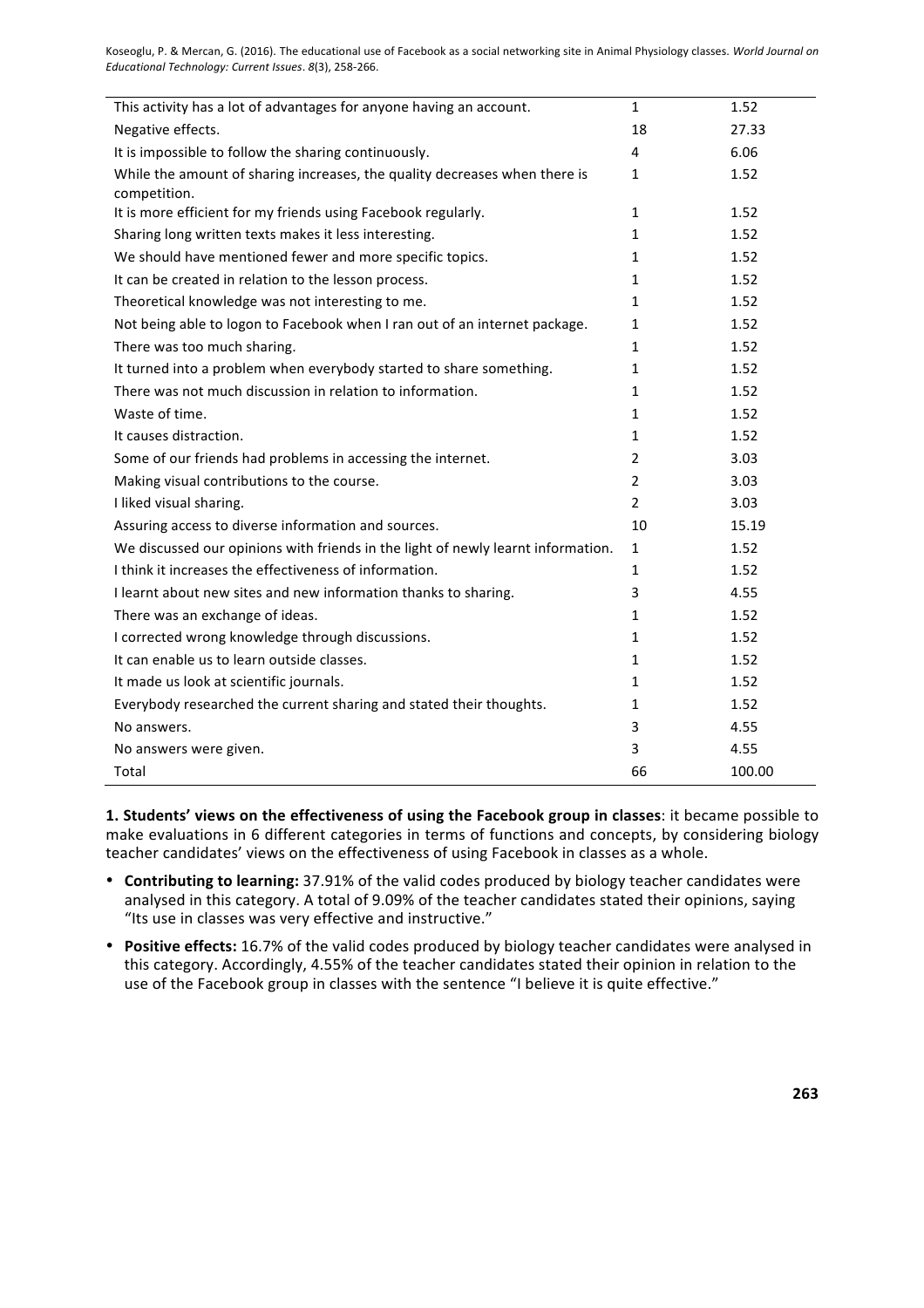- Negative effects: 27.33 % of the valid codes produced by biology teacher candidates were analysed in this category. A total of 6.06% of the teacher candidates explained their views with the sentence "it is impossible to follow the sharing continuously."
- Making visual contributions to the course: 3.03 % of the valid codes produced by biology teacher candidates were analysed in this category. Of the codes, the ones produced by two biology teacher candidates were analysed in this category, and their statement was "I liked visual sharing ".
- Assuring access to diverse information and sources: 15.91 % of the valid codes produced by biology teacher candidates were analysed in this category. A total of 4.55% of the teacher candidates stated their opinion in the sentence "I learnt about new sites and new information thanks to sharing".
- No answers: 4.55 % of the valid codes produced by biology teacher candidates were analysed in this category.

#### **4. Discussion and Recommendations**

Facebook, which day-by-day occupies a greater place in our lives and is growing rapidly, is one of the most popular social networking sites for university students. This is regarded as one of the biggest factors for its use as an effective and efficient instrument of learning. The fact that Facebook is free of charge, and that the majority of university students are members of it, make its use inevitable as an instrument in learning and the teaching process.

Blackey and Chew (2009) mention the benefits of social networking sites for university students, academicians and institutions in enriching learning and the teaching experience. They suggest that social networking sites develop communication skills, increase participation and social adherence, strengthen peer support, and assure that cooperative learning occurs. Teacher candidates' views demonstrate that including Facebook in learning-teaching processes facilitates learning, reinforces knowledge, ensures permanence in learning, enables users to keep up to date in terms of current events, increases inquiry and interpretation skills, provides information on what is not taught in classes but what is wondered, and that it assures the continuity of classes on Facebook. The findings show that social networking sites can be used more easily than other teaching methods and systems, as they are flexible and user-friendly. Many students and researchers create communities by taking simple steps, and sharing between themselves makes communication and feedback easier (Gulbahar, Kalelioglu & Madran, 2010). It was observed that the application caused improvements in students' learning experiences such as asking questions, explaining, criticising, giving examples, discussing and problem solving - which are all very important. The fact that students, who are active in their learning process, also help each other with learning is evidence that Facebook supports cooperative learning.

It became evident in this research - which used a qualitative research approach  $-$  that teacher candidates in biology could use these environments effectively in teaching through cooperation and sharing diverse sources/materials, and that those environments had positive effects on permanent learning. In consequence of the research it was found that the biology teacher candidates stated that their awareness was raised as they could use those environments for educational purposes. In addition, instances of sharing within the Facebook group facilitated following the course content and revision; thus it facilitated efficient and regular study. Facebook enabled students to share new information, and the Facebook group turned into a learning environment that helped students to follow the classes every week.

It was concluded that students helped each other and shared what they had, and that some students' communication with their classmates increased thanks to the Facebook group. In this way, some students' communication with their classmates increased at the end of the application, and communication occurred between people who did not use face-to-face communication in the classroom. Thus, Facebook provides an alternate educational environment for students who cannot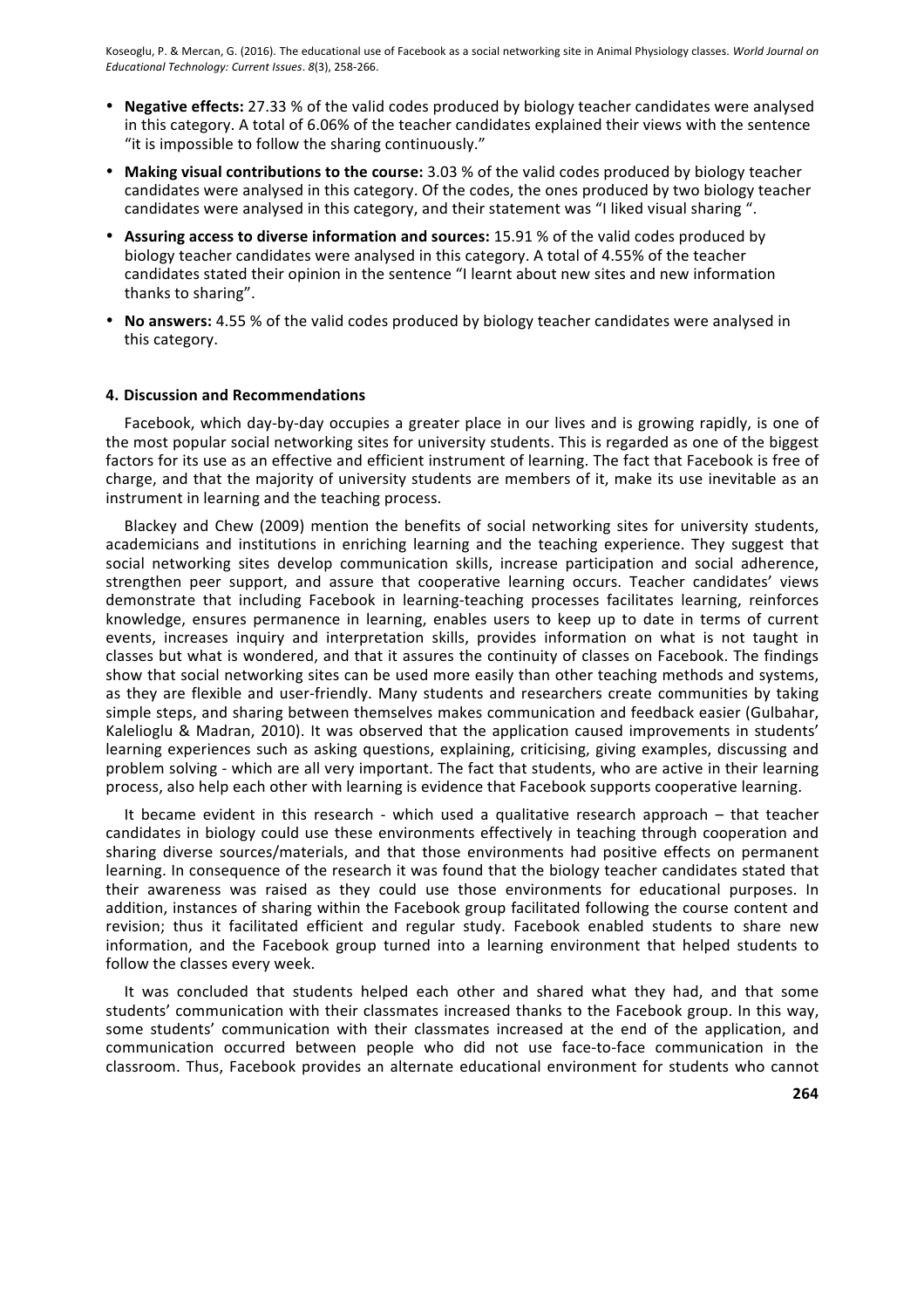express themselves sufficiently in the classroom. Accordingly, it may be said that using Facebook for course-related sharing contributes to interaction between students. In addition, many students were found to think that using Facebook for educational purposes was beneficial. However, it was pointed out by some of the biology teacher candidates that it has negative as well as positive effects. The points mentioned were: the need to have an internet connection to follow the Facebook group or Facebook profiles; unnecessary sharing on Facebook; distracted attention and wasting of time. It is thought that individual differences between students, and especially negative attitudes towards the Animal Physiology course, might be influential in disagreements arising.

#### **References**

- Ajjan, H., & Hartshorne, R. (2008). Investigating faculty decisions to adopt web 2.0 technologies: theory and empirical tests. Internet and Higher Education, 11(2), 71-80.
- Akar, E. (2010). Sanal topluluklarin bir turu olarak sosyal ag siteleri bir pazarlama bir pazarlama iletisim kanali olarak isleyisi. Anadolu University Journal of Social Sciences, 10(1), 107-122.
- Amichai-Hamburger, Y., & Vinitzky, G. (2010). Social network use and personality. Computers in Human Behavior, 26(6), 1289-1295.
- Blackey, H., & Chew, E. (2009). Social Software Policy 2009-2012 for the University of Glamorgan. The Policy of the University of Glamorgan.
- Boyd, D., & Ellison, N. (2007). Social network sites: definition, history, and scholarship. Retrived 15.12.2015, from: http://jcmc.indiana.edu/vol13/issue1/boyd.ellison.html.
- Buss, A. and Strauss, N. (2009). *Online communities handbook: building your business and brand on the web*. USA: New Riders Press.
- Cavdar, O., Yigit, N. and Alev, N. (2010). Fen bilgisi ve fizik ogretmen adaylarinin sosyal ag sitelerine yonelik dusunceleri. *IX. Ulusal Fen Bilimleri ve Matematik Egitimi Kongresi*. İzmir: Dokuz Eylul Universitesi.
- Cetin, E. (2009). Sosyal iletisim aglari ve genclik: facebook ornegi. *Uluslararasi Davran Kongresi Bildiri Kitabi*, 1094-1105.
- Coklar, A. N. (2010). *Bilgi ve iletisim teknolojileri isiginda donusumler*. Ankara: Nobel Yayin.
- Coklar, A. N. (2012). Evaluations of students on facebook as an educational environment. Turkish Online Journal *of Qualitative Inquiry*, *3*(2), 42-53.
- Demirer, O. (2010). Gecmisi ve gelecegiyle facebook. Retrived, 14.12.2015, from: http://ebergi.com/2010/Mart/Gecmisi-ve-Gelecegiyle-Facebook.
- Gonzales, L., & Vodicka, D. (2010). Top ten internet resources for educators. *Leadership*, 32-37.
- Gulbahar, Y., Kalelioglu, F. and Madran, O. (2010). Sosyal aglarin egitim amacli kullanimi. *XV. Turkiye'de İnternet* Konferansi. İstanbul: İstanbul Teknik Universitesi.
- Kalafat, O., & Goktas, Y. (2011). Sosyal aglarin yuksekogretimde kullanimi: Gumushane Universitesi, Facebook ornegi. 5th International Computer & Instructional Technologies Symposium, 22-24 September 2011. Elazig: Firat University.
- Karademir, T., & Alper, A. (2011). Ogrenme ortami olarak sosyal aglarda bulunmasi gereken standartlar. 5th *International Computer&Instructional Technologies Symposium,*  22-24 September 2011. Elazig: Firat University.
- Keles, E. and Demirel, P. (2011). Bir sosyal ag olarak facebook'un formal egitimde kullanimi. *5th International Computer and Instructional Technologies Symposium, 22-24 September 2011. Elazig: Firat University.*
- Kobak, K. & Bicer, S. (2008). Facebook sosyal paylasim sitesinin kullanim nedenleri. 8th International *EducationTechnology Conference*, 567-571.
- Lam, L. (2012). An innovative research on the usage of facebook in the higher education context of Hong Kong. *Electronic Journal of e-Learning*, *10*(4), 378-386.
- Lim, T. (2010). The use of Facebook for online discussions among distance learners. *Turkish Online Journal of Distance Education-TOJDE*, *11*(4).